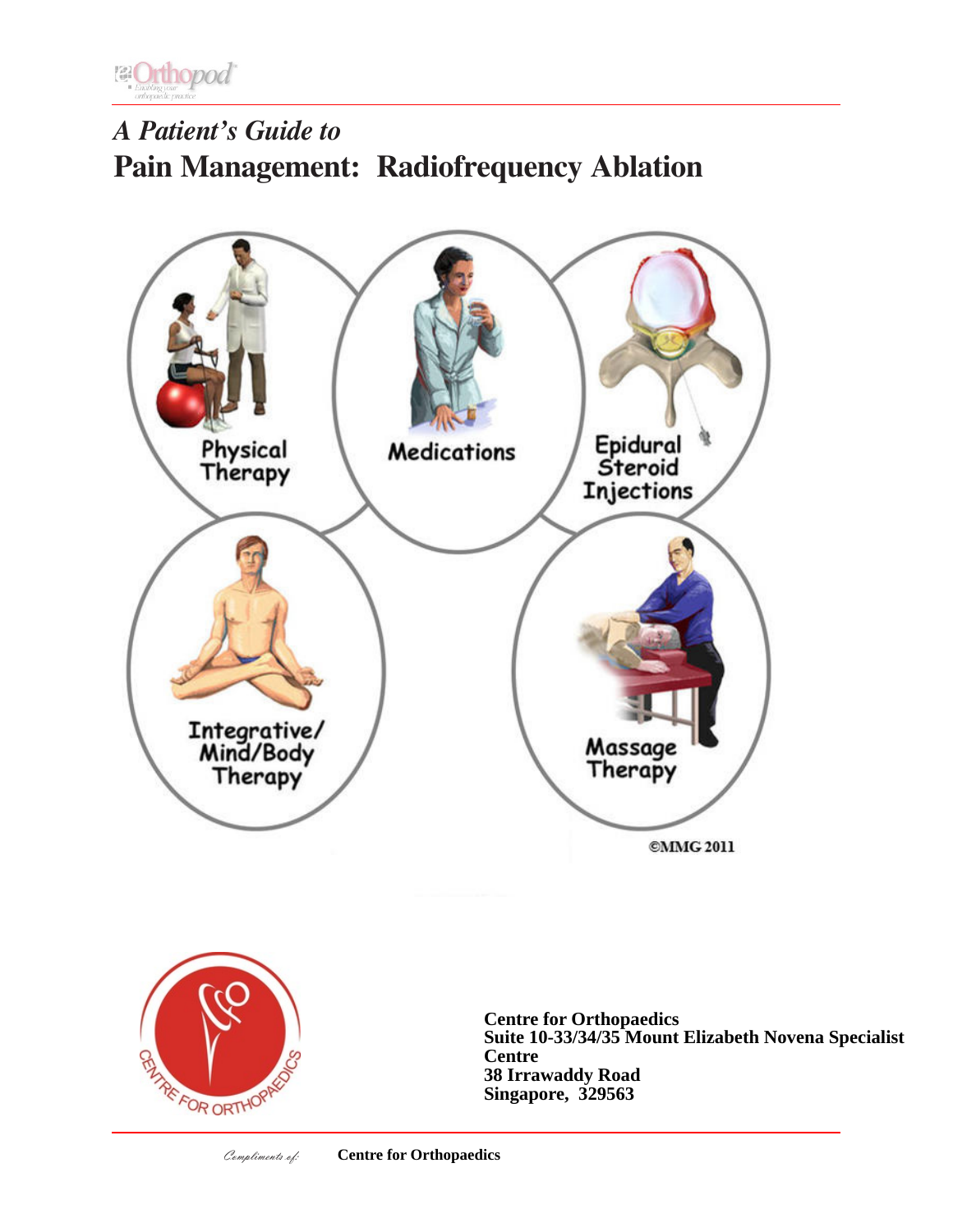10*pod* 

conditions, althents or treatments. The information should iver be used in place of a visit with your nearm care pr<br>e of your health care provider because of any information you read in this booklet. DISCLAIMER: The information in this booklet is compiled from a variety of sources. It may not be complete or timely. It does not cover all diseases,<br>physical conditions, ailments or treatments. The information yould NOT be



## **Centre for Orthopaedics**

Please take the time to explore our web office. Discover all we have to offer. We hope you will find the time spent on our website rewarding and informative. Here at the Centre for Orthopaedics, we are dedicated to providing ways for those we serve to access the information needed to make informed decisions about healthcare in orthopaedic and sports medicine.

We encourage you to explore our site and learn more about our practice, staff, facilities and treatment options. Check out the Patient Resources section of our site. You will find educational materials to help you understand orthopaedic problems and what options for treatment are available in our clinic.

The Staff of the Centre for Orthopaedics.



Centre for Orthopaedics Suite 10-33/34/35 Mount Elizabeth Novena Specialist Centre 38 Irrawaddy Road Singapore, 329563 Phone: (65) 6684 5828 Fax: (65) 6684 5829 sharon@cfo.com.sg http://www.cfo.com.sg

*All materials within these pages are the sole property of Medical Multimedia Group, LLC and are used herein by permission. eOrthopod is a registered trademark of Medical Multimedia Group, LLC.*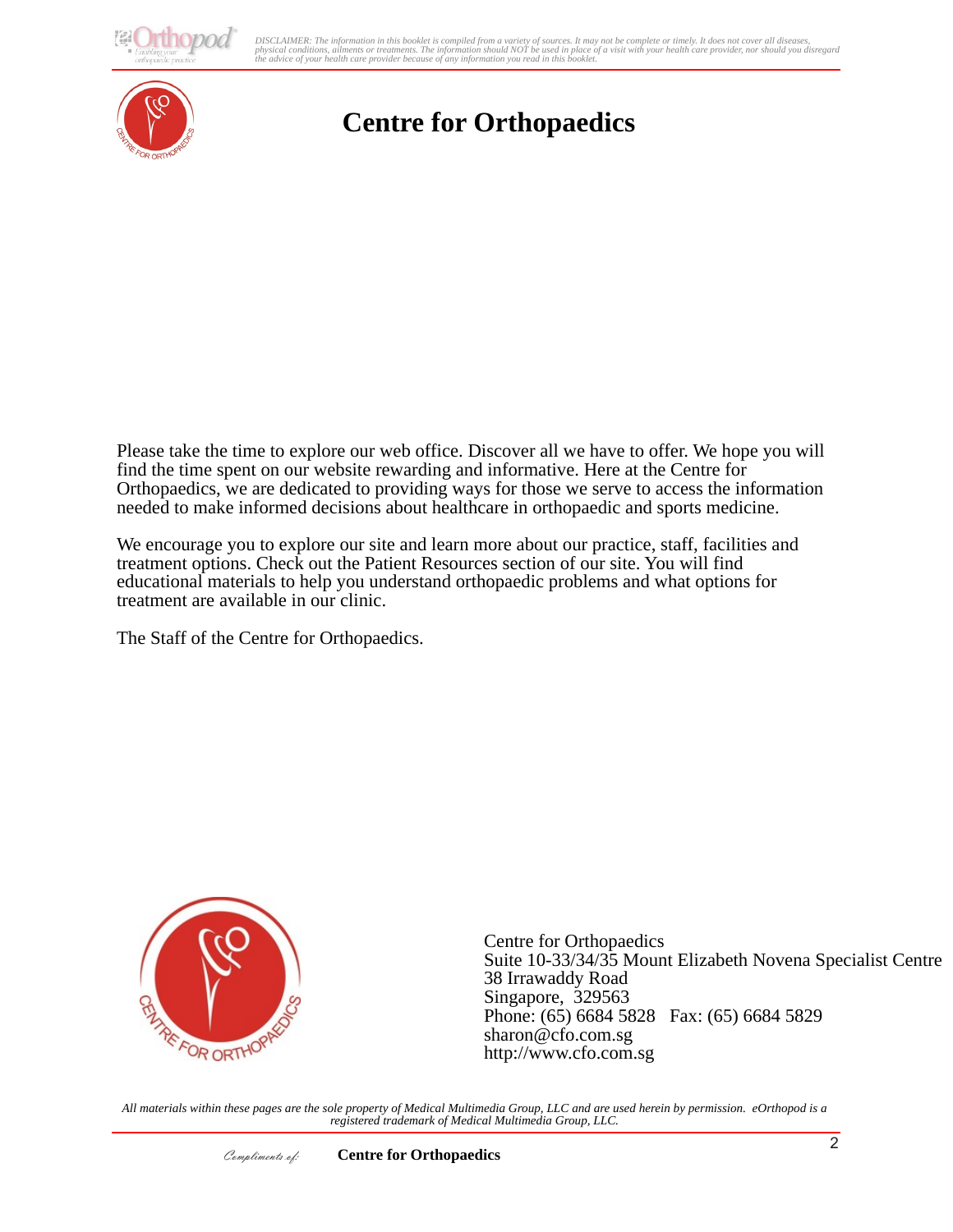

## Introduction

*Radiofrequency ablation* is a treatment where radio waves are used to create heat and destroy part of a nerve. This technique is most commonly used to treat pain that is originating in the facet joints of the spine. The procedure is used to destroy the end of the small nerves that provide sensation to the facet joints. Once the nerve is destroyed, you should no longer feel the pain from the worn out, painful facet joints. This procedure is also sometimes called a *RFA*, *rhizotomy,* or *neurotomy*.

#### **This guide will help you understand**

- **what parts of the spine are involved**
- **what the surgeon is trying to achieve**
- **what happens during the procedure**
- **what are the possible complications**

## Anatomy

What parts of the spine are involved?

The spine is made up of 24 bones called vertebrae that stack on top of one another. Each vertebrae has a ring of bone that encases and protects the spinal cord. When the vertebra are stacked one on top of the other, these rings of bone create a hollow tube called the spinal canal. The spinal cord



runs through the spinal canal from the brain to the lower spine. Between the vertebrae are intervertebral discs. The intervertebral discs cushion the spine and make it flexible. There are also two facet joints between each vertebrae of the spine. The facet joints are located on the back of the spinal column in the lumbar and thoracic spine. In the neck, or cervical spine, they are located on the each side of the vertebra.



A *facet joint* is a small, bony knob that extends out from the vertebral body. Where these knobs meet, they form a joint that connects the two vertebrae. The surface of the facet joints are covered by *articular cartilage*. Articular cartilage is a smooth, rubbery material that covers the surface of all synovial joints. It allows the bone ends to move against each other smoothly without friction.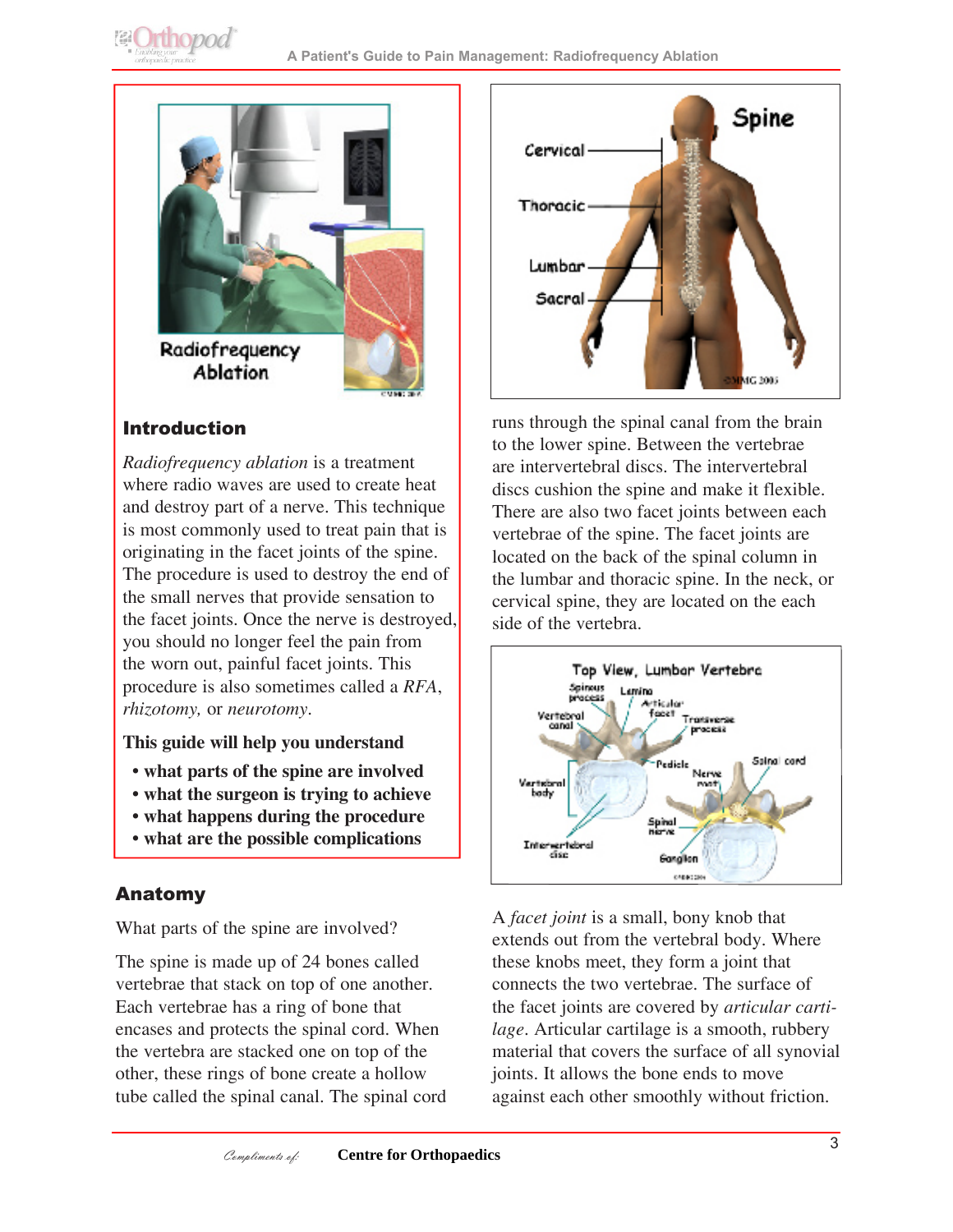Each joint is surrounded by a *joint capsule*. The joint capsule is made up of the ligaments and connective tissues that help hold the joint together. The joint capsule forms a water tight sac that contains the joint fluid. The facet joints allow freedom of movement as you bend forward and back.

**E**Orthopod



Like all joints, the facet joints can wear out - or degenerate. This condition is sometimes called *degenerative arthritis* or *osteoarthritis*. When this occurs in the facet joints it can cause neck and back pain. When the facet joints of the cervical spine are affected the pain can radiate into the upper back and shoulder area. When the facet joints of the lumbar spine are affected, the pain may radiate into the buttock and back of the thigh.

Small nerves called the *medial branch* nerves provide sensation to each facet joint. These nerves carry the pain signals from the facet joint to the spinal cord. The signals eventually reach the brain where you feel the sensation of pain.

## Rationale

What does my surgeon hope to achieve?

There are several structures in the spine that can be a source of pain. One of the most common sources is the facet joint. As these joints degenerate and develop osteoarthritis they become painful. The pain from facet joint arthritis may come and go depending on activity.

The goal of radiofrequency ablation is to destroy the small nerves that carry the pain signal from the joint to the spinal cord. The goal is to reduce your pain, allow you to do more activity, and enable you to reduce your pain medications.

Radiofrequency ablation is usually done only after you have had a successful facet joint injection. Your doctor will perform a facet joint injection to try and determine if the facet joints are the cause of your back pain. The injection may only reduce your pain temporarily, maybe only for a few hours. Once your doctor is sure that it is the facet joint causing your pain, radiofrequency ablation is done to reduce your pain for a longer period of time. Radiofrequency ablation is not a permanent fix, but it lasts much longer than a facet joint block.

## Preparation

How should I prepare for surgery?

To prepare for the procedure your doctor may tell you to remain "NPO" for a certain amount of time before the procedure. This means that you should not eat or drink anything for the specified amount of time before your procedure. This means no water, no coffee, no tea - not anything. You may receive special instructions to take your usual medications with a small amount of water. Check with your doctor if you are unsure what to do.

You may be instructed to discontinue certain medications that affect the clotting of your blood several days before the injection. This reduces the risk of excessive bleeding during and after the injection. These medications may include the common Non-Steroidal Anti-Inflammatory Drugs (NSAIDs) such as aspirin, ibuprofen, naproxen, and many other medications that are commonly used to treat arthritis. If you are taking any type of blood thinning medication you should let your doctor know. You will most likely need to have this medication regulated or temporarily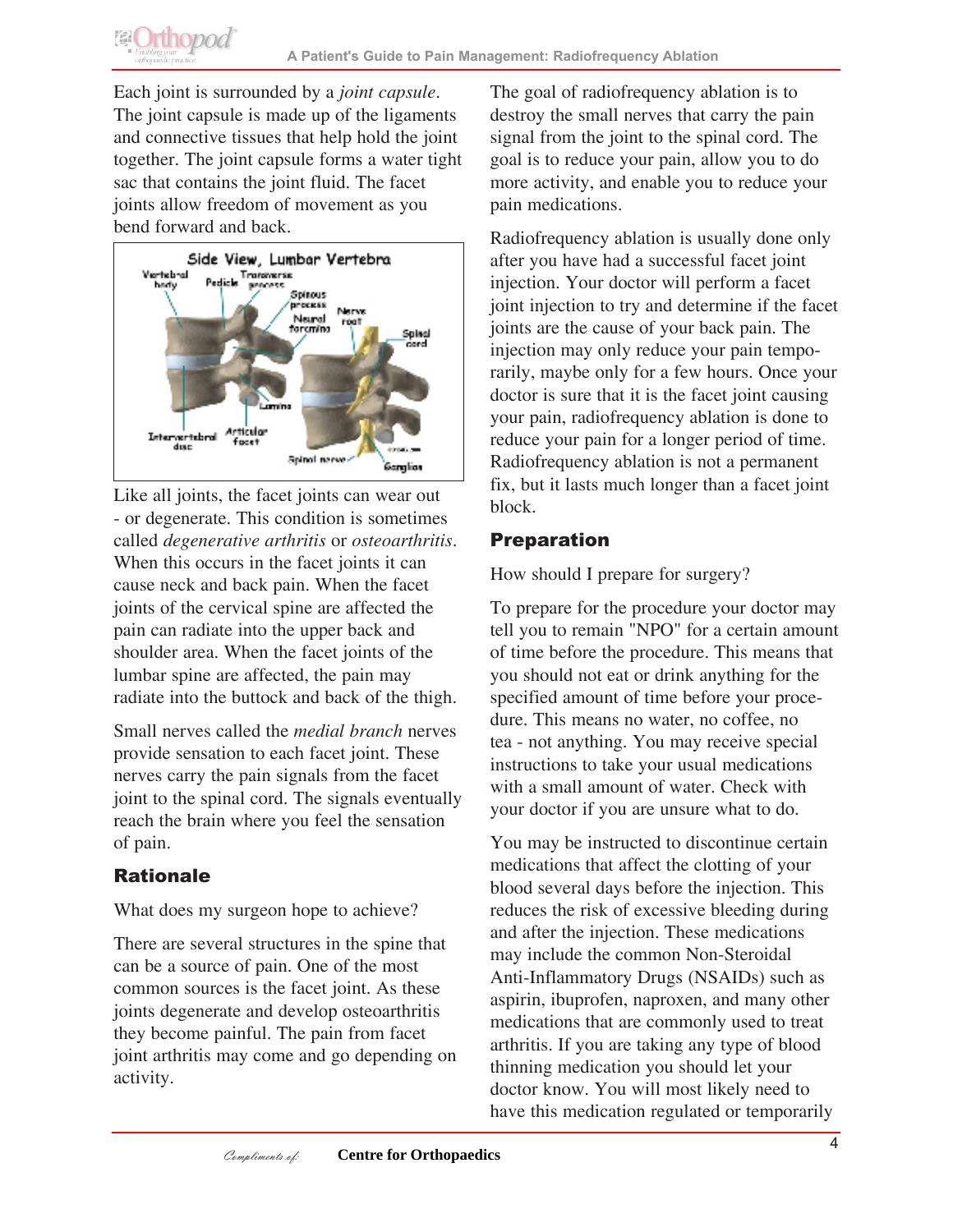discontinued prior to the procedure. Your doctor will need to determine if it is safe to discontinue these medications in order to have the procedure.

You may need to arrange to have transportation both to and from the location where you will undergo the procedure. Wear loose fitting clothing that is easy to take off and put on. You may wish to take a shower the morning of the procedure, using a bactericidal soap to reduce chances of infection. Do not wear jewelry or any type of scented oils or lotions.

## Surgical Procedure

**@Orthopod** 

What happens during the operation?

When you are ready to have the procedure, you will be taken into the procedure area and an IV will be started. The IV allows the nurse or doctor to give you any medications that may be needed during the procedure. The IV is for your safety because it allows very rapid response if you have a problem during the procedure, such as an allergic reaction to any of the medications injected. If you are in pain or anxious, you may also be given medications through the IV for sedation during the procedure.

You will be awake for the procedure to help the doctor with correct placement of the electrode used for radiofrequency ablation. You will not be given a general anesthetic. The area to be treated will be cleaned and then numbed with a local anesthetic.



Radiofrequency ablation is done with the help of *fluoroscopic guidance*. The *fluoroscope* is an x-ray machine that allows the doctor to actually see an x-ray image while doing the procedure. This allows the doctor to watch where the needle electrode goes as it is inserted. This makes placing the electrode much safer and much more accurate.



In performing radiofrequency ablation, your doctor inserts a needle electrode near the facet joint so that the tip of the needle is very near the medial branch nerve that travels to the facet joint. Once your doctor is sure that the tip of the needle is in the right place, the tip of the needle is heated to cauterize and destroy the nerve. Once the nerves carrying the sensation from the painful joints are destroyed, your pain should be reduced.



After the procedure, you will be taken to a recovery area. The nurses will monitor you to be sure you do not have an allergic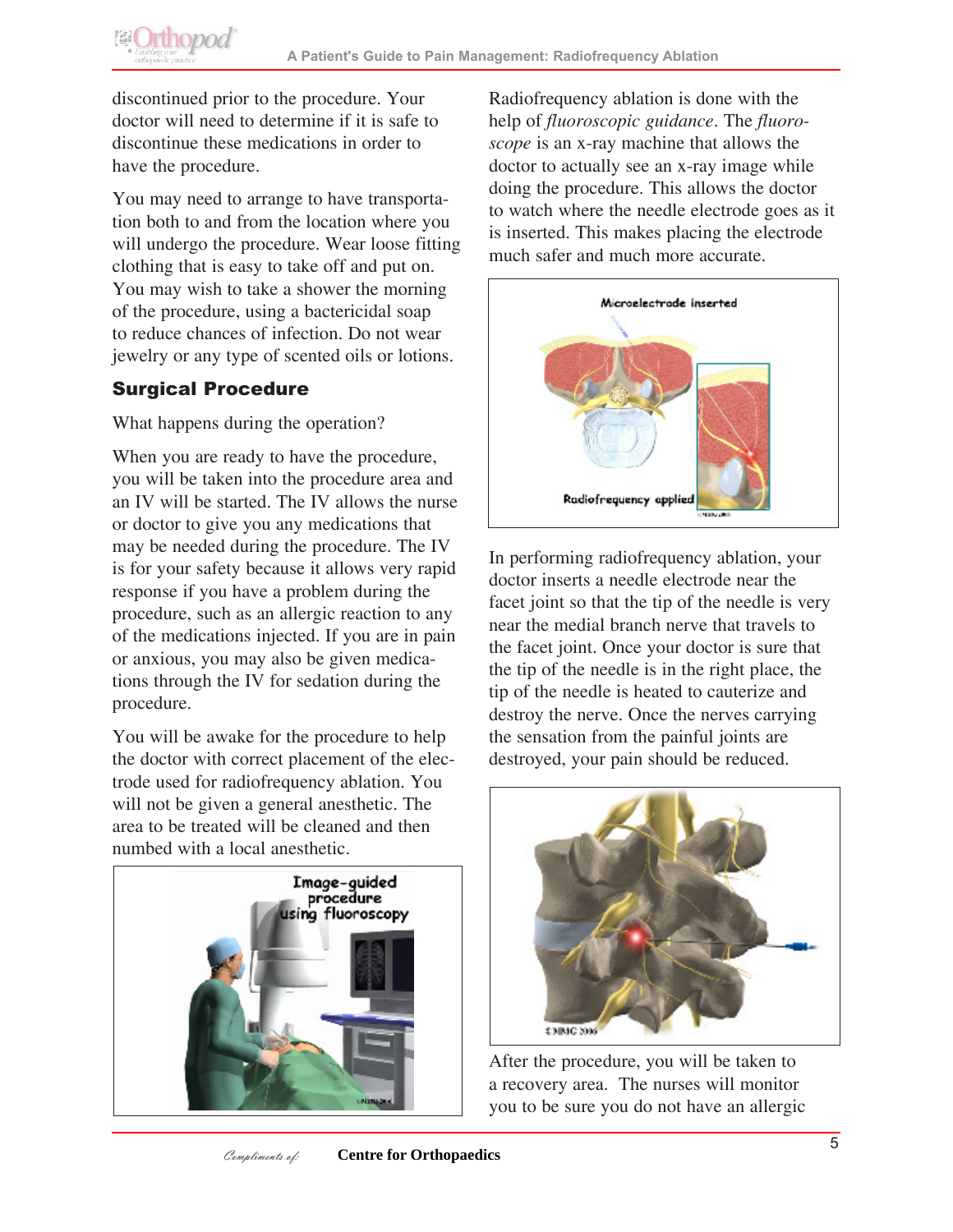

reaction. You will be allowed to leave once you are stable.

## Possible Complications

What might go wrong?

There are several complications that may occur during or after the facet joint injection. Injection procedures are safe and unlikely to result in a complication, but no procedure is 100% foolproof. This document doesn't provide a complete list of the possible complications, but it does highlight some of the most common problems. Complications are uncommon, but you should know what to watch for if they occur.

### **Allergic Reaction**

Like most procedures where medications are injected, there is always a risk of allergic reaction. The medications that are commonly injected include lidocaine, bupivicaine, radiographic dye, and cortisone. Allergic reactions can be as simple as developing hives or a rash. They can also be life threatening and restrict breathing. Most allergic reactions will happen immediately while you are in the procedure room so that help is available immediately. Most reactions are treated and cause no permanent harm. You should alert your doctor if you have known allergies to any of these medications.

#### **Infection**

Several types of infections are possible complications of radiofrequency ablation. Any time a needle is inserted through the skin, there is a possibility of infection. Before any invasive procedure is done, the skin is cleansed with a disinfectant and the health care provider doing the procedure uses what is called a *sterile technique*. This means that the instruments and the area where the skin is punctured remains untouched by anything that is not sterile. The doctor will also use sterile gloves.

Infections can occur just underneath the skin, in a muscle, or in the facet joint. You should watch for signs of increasing redness, swelling, pain, and fever. Almost all infections will need to be treated with antibiotics. If an abscess forms, then a surgical procedure may be necessary to drain the pus in the abscess. Antibiotics will also be necessary to treat the infection.

#### **Nerve Damage**

Many pain procedures are done close to nerves. Radiofrequency ablation is one of the safest spinal procedures because the needle electrode is usually not near the spinal nerves, but the needle electrode used to do the injection may accidentally hit a nerve while being positioned. This can cause damage to the nerve and result in increased pain. Numbness and weakness may also result. Nerves that have been punctured with a needle will usually recover and do not require any additional surgical procedures.

### **Neuritis**

*Neuritis* is an inflammation of the nerve that causes pain and tenderness in the back. It may last from three to six weeks. This can occur in 10 to 15 percent of patients. Neuritis usually goes away by itself. If it does not, your doctor may suggest injecting a local anesthetic along with a steroid medication around the nerve. This may reduce the inflammation and ease your pain.

#### **Increased Pain**

Not all radiofrequency ablation procedures work as expected. Even though a test block was beneficial, some patients have no pain relief from the procedure. Even though a test block was beneficial, some patients have no pain relief from the procedure. Sometimes, the procedure can actually cause more pain. Increased pain that begins several days after the injection may be a sign of infection. You should alert your doctor if this occurs.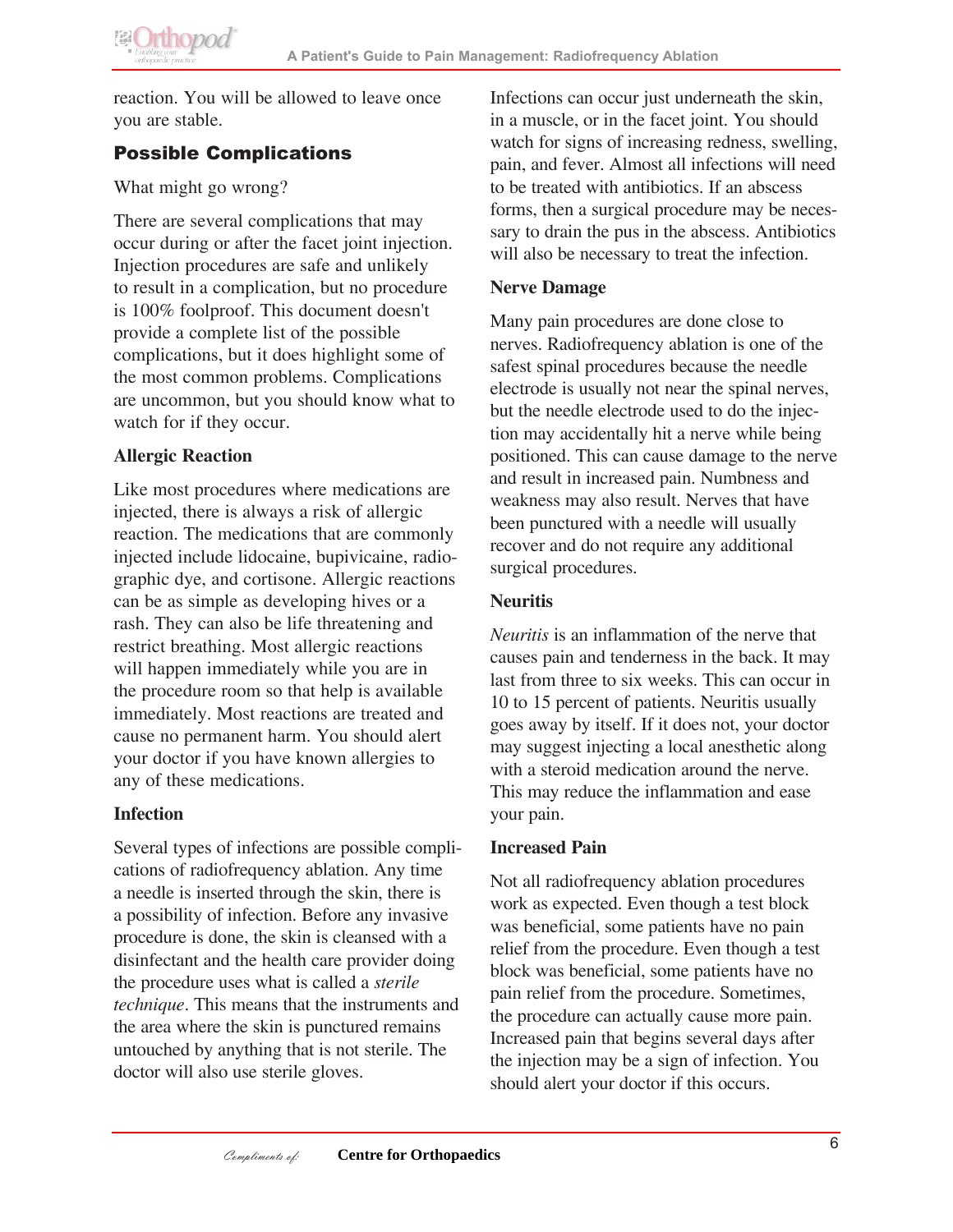

## **After Care**

What should I expect after surgery?

You will be able to go home soon after the procedure, probably within one hour. If all went as planned, you probably won't have any restrictions on activity or diet. Immediately following the procedure, you may have some relief of pain from the numbing medication used during the procedure. You may not be able to drive or do any physical activity for 24 hours.

You may experience an increase in pain for the first several days following the procedure. Additional pain medications may be necessary to make you comfortable. If these include narcotics, you will need to watch for constipation. Drink lots of fluids and eat foods with plenty of fiber. If constipation should occur you will need to use a laxative, available over-the-counter.

You may also note some swelling and bruising where the needle was inserted. Using a cold pack may ease the discomfort.

The degree of pain relief varies from person to person. You may continue to see a decrease in your pain for up to three weeks. You may see a 50 percent or greater pain relief. Pain relief can last from six to 12 months, sometimes even longer. The nerves will grow back eventually and your pain will probably return. When this occurs, the procedure may be repeated.

Most doctors will arrange a follow-up appointment, or phone consult, within one or two weeks after the procedure to see how you are doing and what effect the procedure had on your symptoms.

And remember, radiofrequency ablation is not a cure for your pain; it is only a part of your overall pain management plan. You will still need to continue working with the other recommendations from your pain management team.